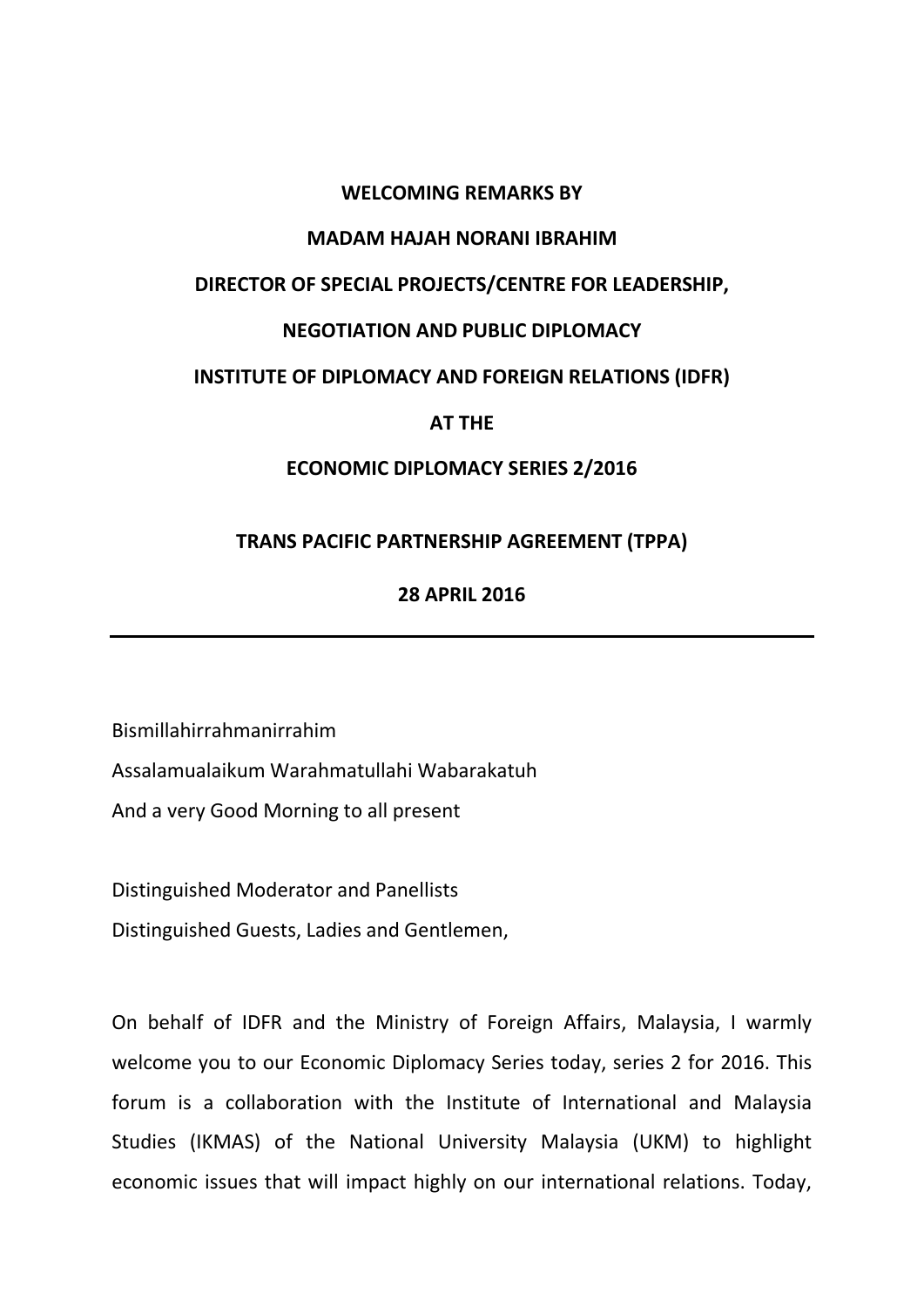we would like to bring about greater understanding and knowledge on the much debated Trans Pacific Partnership Agreement (TPPA) that was signed in February this year. Our Ministry of International Trade and Industry (MITI) – from Minister Dato' Sri Mustapha Mohamed himself and Officials have extensively explained what TPPA entails for Malaysia, ensuring safeguards in sensitive areas with progressive liberalization in other.

Before proceeding, I would like to thank our distinguished panellists, Y.Bhg. Dato' J. Jayasiri, Deputy Secretary General of MITI, Dr. Zulkiply Omar, Senior Research Fellow from the Malaysian Institute of Economic Research and H.E. Ambassador Carlos Isauro Felix Corona, the Ambassador of Mexico to Malaysia. They have kindly agreed to share their knowledge, views and experiences on this 'hot' topic. We are indeed very privileged to have Y.Bhg. Dato' Jayasiri who has been the Chief Negotiator for Malaysia in all the dealings.

Ladies and Gentlemen,

The TPPA is designed to create what is often referred to as a  $21<sup>st</sup>$  century trade agreement. The initiative started by 3 countries, namely Chile, New Zealand and Singapore has now extended to 12 countries with the US, Japan, Canada, Australia, Mexico, Malaysia, Peru, Vietnam and Brunei coming into the fold. Being a nation that is dependent on trade and investment but without the advantage of a huge market, a surplus of high-tech skills or cheap labour, can Malaysia at this point afford to ignore a potential market of 800 million people with a combined GDP of US\$ 275 trillion? The Peterson Institute of Economics estimated Malaysia stand to gain over US\$41.7 billion in increased exports and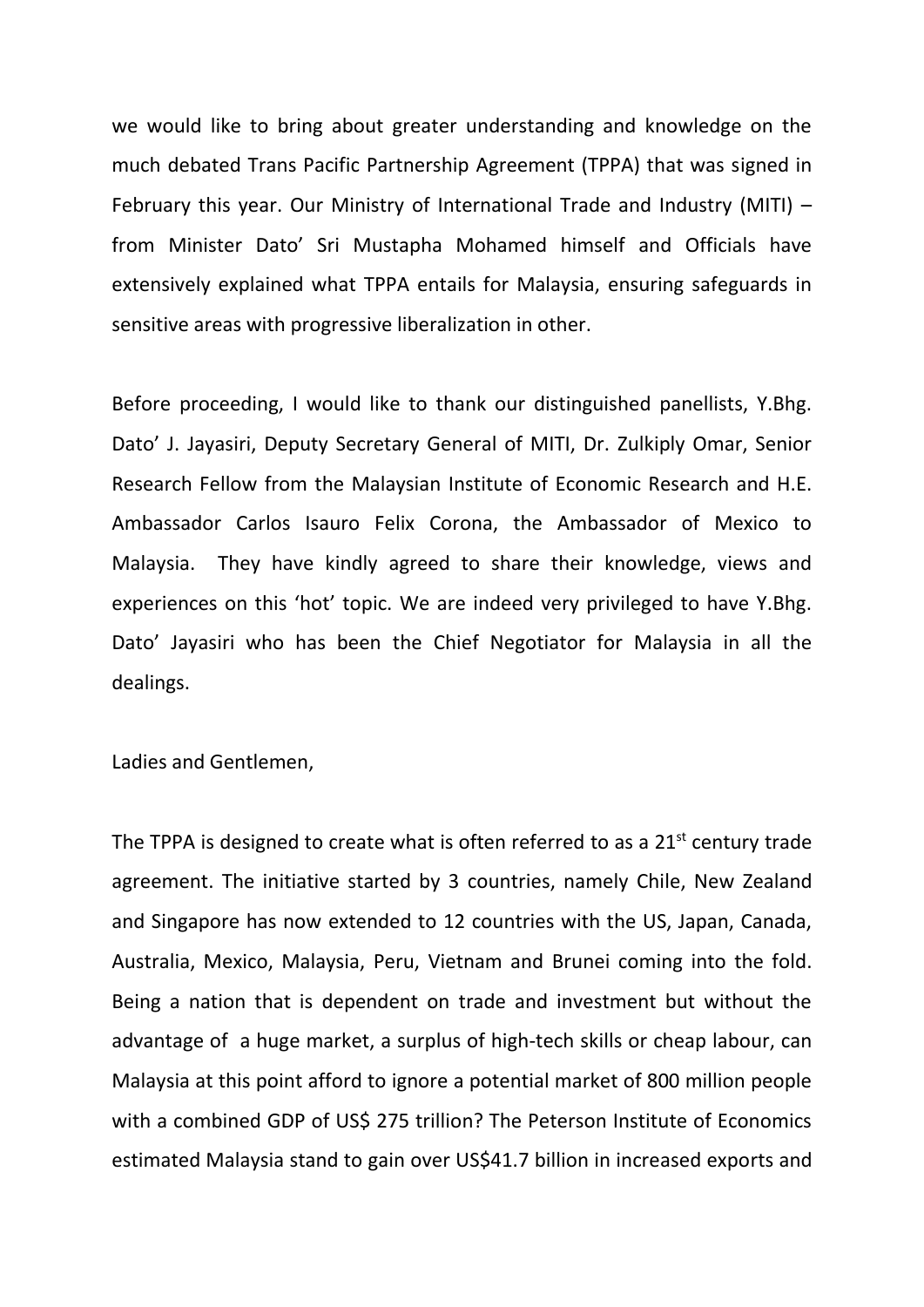US\$26.3 billion in terms of income gains by 2025, if it stays in the TPP track. Moreover, Indonesia and the Philippines have expressed interests in joining the partnership and can create greater impact as a market.

Market access is vital for trading countries like Malaysia. The liberalization in TPPA covers tariffs, standards, transparency, governance and the development of small and medium enterprises among others. This can help speed up modernization and technology enabling mode of production among the SMEs that will enable them to compete effectively in the free market. In this free trade, cane we hope to see lower prices for better quality goods?

Ladies and Gentlemen,

Upon signing the TPPA, some adjustments need to be made in terms of the legal and regulatory framework of certain areas. Are the changes detrimental to state sovereignty or sensitivities? We have the expertise of Dato' Jayasiri, Dr. Zulkiply and Ambassador Corona to guide through what has been agreed upon and its implications.

Moderating our session today, we have with us Mr. Syed Bakri Syed Abdul Rahman, the Deputy Director of the Political Studies and Economic Diplomacy Centre of IDFR. Mr Syed Bakri has served the Ministry of Foreign Affairs since 1994, holding various positions and served abroad in missions at Harare, Rome, Jeddah, Bangkok and New York. An Economics graduate from Texas Tech University, USA, Mr. Syed Bakri pursued his Masters degree in Public Management at the Lee Kuan Yew School of Public Policy, National University of Singapore.